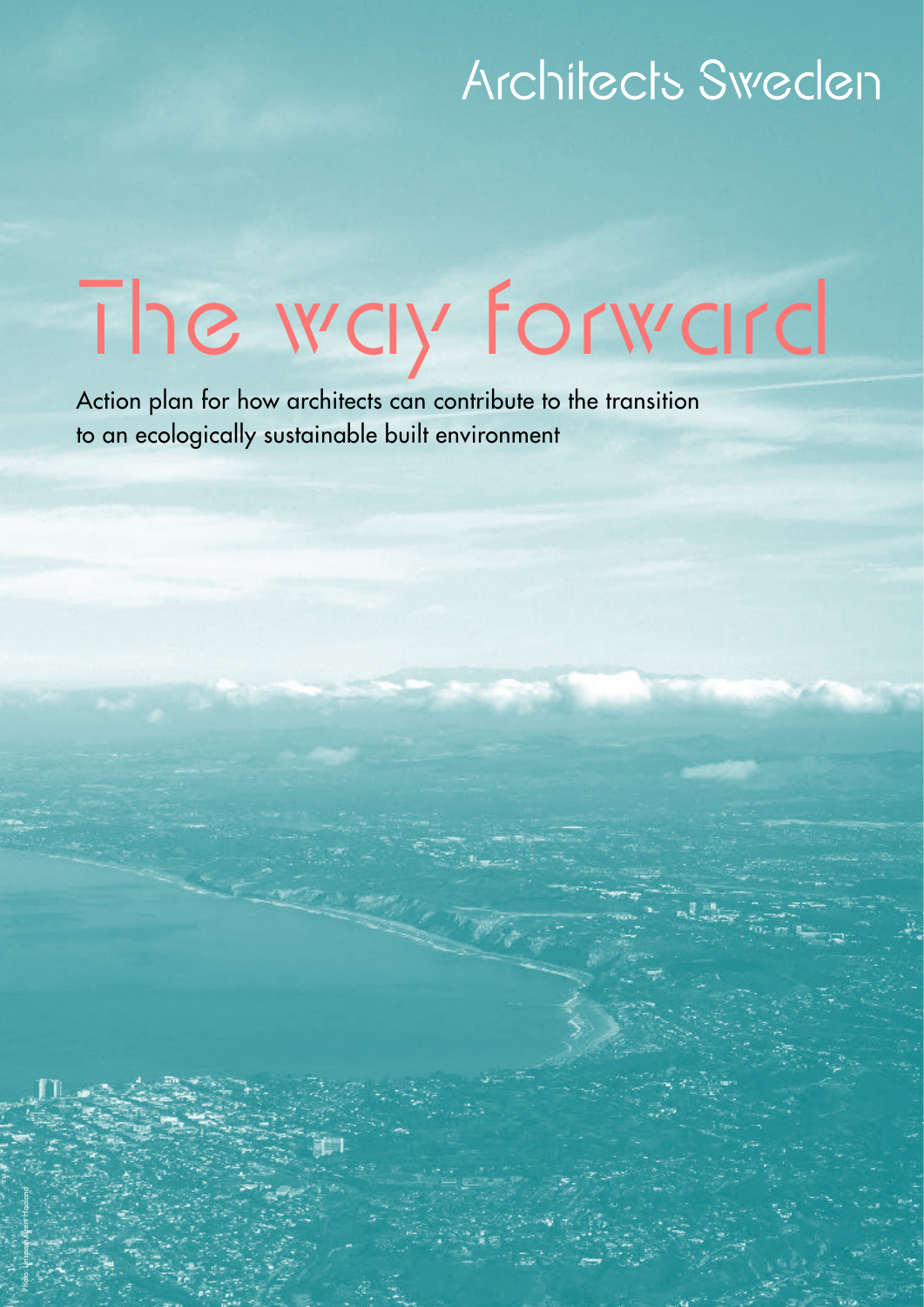## **Content**

- Preface
- Changes in progress
- How you can transition and get a key role
- 10 Action plan for architects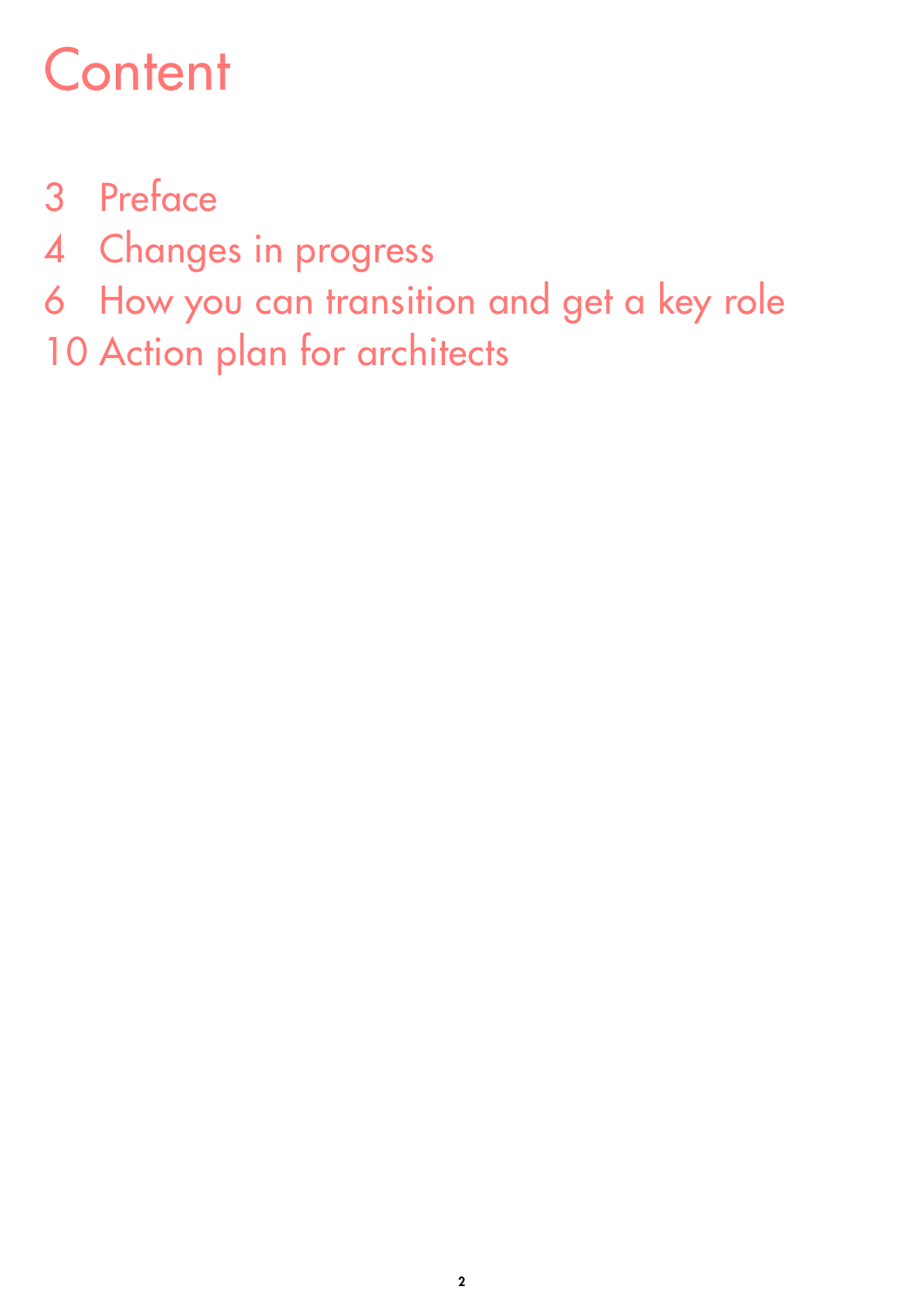## Preface The way forward

The transition to an ecologically sustainable built environment amounts to an enormous opportunity for us in the architectural profession to show the full breadth of our expertise. What role we take in the design process, with whom we choose to work, and which materials we prescribe will be important for a more sustainable community building.

Society and politics are making new demands. Many new laws related to our climate and to climate change are being implemented, but those are not enough for Sweden to become climate neutral by 2045. In the architectural and buildning construction industry, a number of pioneering projects are underway that aim to increase the pace towards ecologically sustainable buildning construction. But we need more pioneers with high ambitions if we are to achieve the climate goal.

Those we make architectural drawings for have new values and behaviours that we must keep in step with. We can achieve value through long-term functionality, adaptability, and aesthetically pleasing living environments, created with wise design and with a minimal climate footprint. We can do this by taking advantage of existing buildings instead of building new ones, by limiting the use of materials, and by contributing to a low climate impact from a life cycle perspective. All this is decided at an early stage in the design process where the architect has crucial influence. Some of us have great power and can do a lot, others have fewer opportunities. Everyone can do something, and something is always better than nothing. No one has a choice anymore to remain on the side-lines, be passive, or continue as before. Those options have been removed by alarming climate change as well as legal requirements and political decisions.

Architects Sweden's sustainability council has mapped out how architects can best contribute to the urgent transition to an ecologically sustainable built environment – in terms of both what each individual architect can do and what the architectural offices can do. Based on the mapping, the board of Architects Sweden has developed this action plan. See it as a source of inspiration when you have to transition your own work and your business in a direction that is both kind to the planet and improves your chances of getting the most exciting assignments.

> 'We want all architects to understand that we now have the chance to occupy a key position. If we don't, then someone else will.'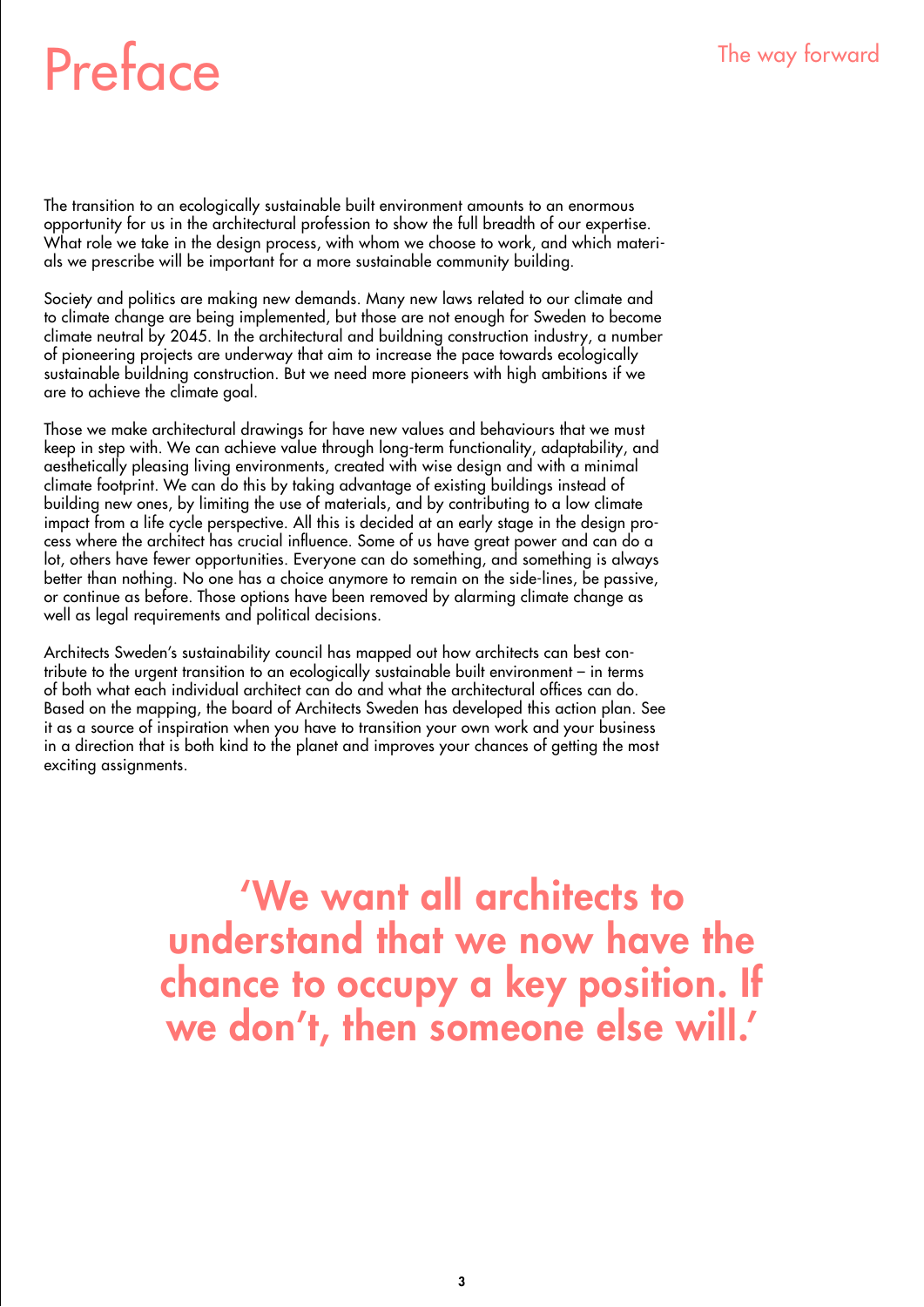## Changes in progress

### New strict requirements

According to UN's global goals under the 2030 Agenda and the Paris Agreement, it is no longer just an option but a requirement to switch to ecologically sustainable production, buildning construction and design. Sweden's climate law, which states that we must be climate neutral by 2045, has initiated major adjustments of other laws.

A clear example of this is the forthcoming Swedish Act on Climate Declarations, which means that developers must declare the impact on the climate of new buildning construction of buildings as of 1 January 2022. This is a first step in the government's policy towards a reduced climate impact from buildings based on a life cycle perspective.

The requirement is necessary but not sufficient if we are to reduce the climate impact of the buildning construction sector and for the climate goals to be met. The Swedish National Board of Housing, Building and Planning has submitted a proposal to the government, as a next step for stricter climate declarations, to introduce limit values for climate emissions for the buildning construction of buildings in 2027. The declaration requirement is also proposed to be extended to include more stages of the building life cycle and additional parts of the building. The proposal is that the limit value will then be tightened gradually in 2035 and 2043.

Sustainability will also be a regulated area for the financial industry through the European Commission's action plan for sustainable finances and new rules on taxonomy. This entails requirements as to when an investment may be described as sustainable, and on describing the sustainability risks associated with an investment. This will quickly translate into making investments that are not sustainable very costly, difficult to finance, and associated with high risk. This in turn places new and great demands on architects' knowledge and solutions. New EU directives on waste management also push countries' legislation in this area. These are just a few examples of new rules and requirements – more are to be expected if we are to become climate neutral no later than 2045.

## Climate pioneers are one step ahead of legislators

In the architectural and buildning construction industry, a number of pioneering projects are underway that aim to

increase the pace of the transition to ecologically sustainable buildning construction. As knowledge about the importance of the carbon footprint has increased, there are also new insights that materials with a minimal carbon footprint, such as wood, cannot always be used and also have a limit in their availability. This makes it more important to reduce the use of materials, and to make greater use of what already exists by reusing existing buildings and building materials.

Architects' major clients often have their own ambitious goals, which are usually about classifying their buildings according to one of the established systems such as Miljöbyggnad (Swedish certificate for 'Environmental building'), LEED, BREEAM, Well, Nordic swan, Citylab, Hållbar interiör (Swedish certificate for 'Sustainable interior') or passive houses – classifications that have to focus more

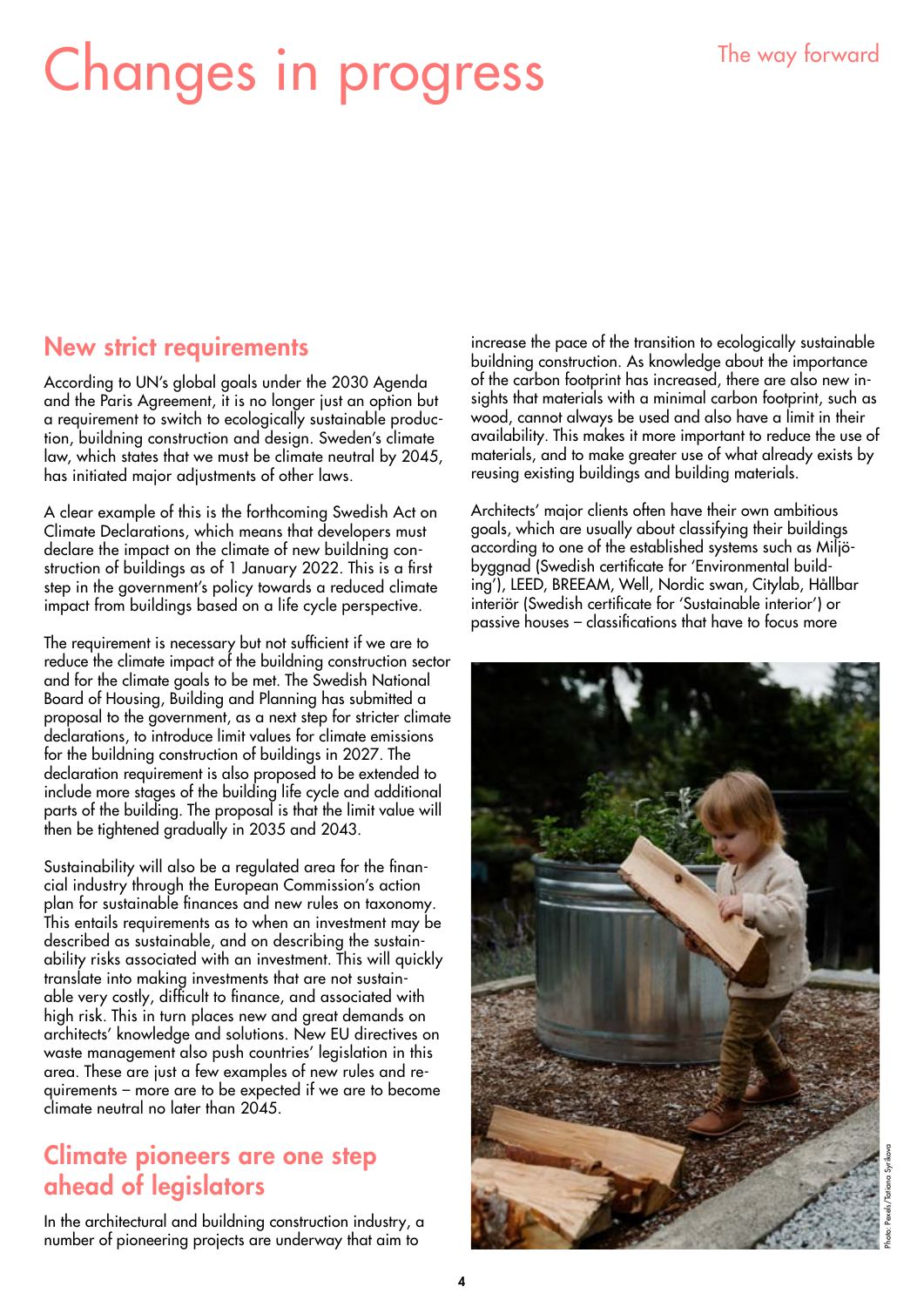on the carbon footprint throughout the life cycle. In several ongoing projects, there are goals for carbon-neutral or even climate-positive buildning construction projects. A new extension certification – NollCO2 (Swedish for Zero CO2) for climate-neutral buildings that include the entire life cycle – has been developed with the aim of achieving a net-zero climate impact of new buildings.

There is also major transition work underway in the various industries in Sweden within the framework of the government's platform Fossil Free Sweden. Within our industry, the buildning construction and civil engineering sector, a roadmap has been drawn up for how the sector should change. The roadmap has been signed by a large number of property managers, developers, contractors, producers, consultants and architects – and been submitted to the government. The road map, which follows Sweden's climate legislation, means halved emissions already in 2030 and climate neutrality by 2045.

But so far, several emission curves are going up, so the challenge is growing with each passing day. Succeeding in the comprehensive transformation will require collaboration, strengthened leadership, and increased knowledge. An understanding of the climate impact is needed throughout the planning and buildning construction process, as well as a shift from linear to circular processes.

There are many good initiatives and legal requirements that are underway. But the climate declaration requirement will in its first step only cover certain new buildning construction. Infrastructure/non-building structures, furnishings or alterations are not covered, and neither are all types of buildings or all parts of the buildings.

Therefore, we cannot afford to wait for mandatory requirements. We must be more ambitious, and we need many additional pioneers with high ambitions if we are to achieve the 2045 climate goal.



## We are to reduce emissions by 75% and 85% respectively

From now and for about 10 years onwards, we will build twice as many homes, schools, care facilities, roads and infrastructure investments<br>And innovations in steel and cement are taking too long. How should we move forward

Graphics: Lateral Living / Holmström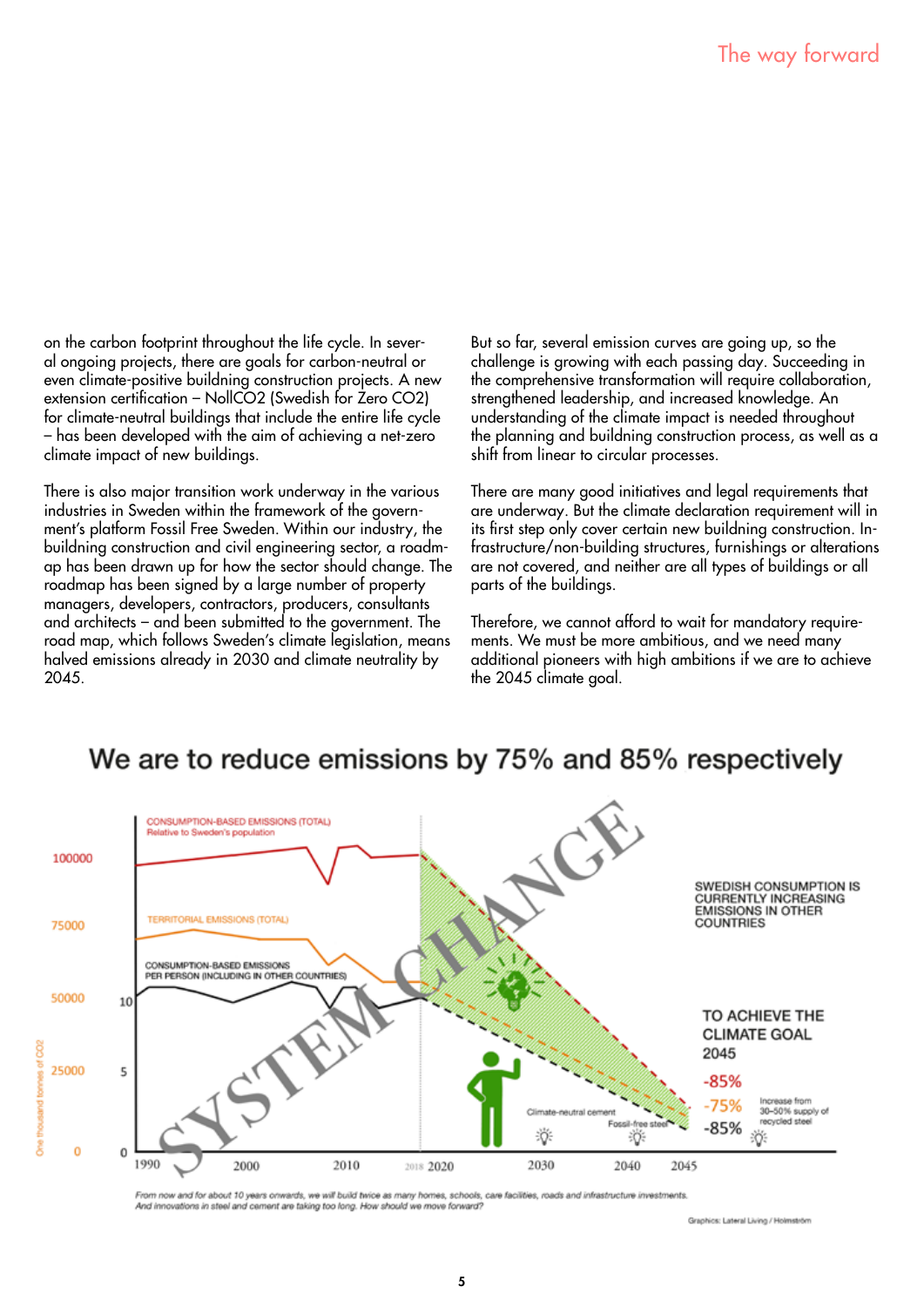### The way forward

## How you can transition and get a key role

The minimum requirement for our occupational group going forward must be to work to save resources, design for climate neutrality, and maintain profit and value in the built and designed environment for a long time. But it is not enough to just minimise damage. The ambition for the nottoo-distant future must be to aim for climate-positive design, the development of life-sustaining ecosystems, the preservation of green spaces and carbon sinks, and the creation of new values in a sustainable social structure.

Creating a sustainable built environment requires long-term functionality, adaptability, high value for the end user, and aesthetically pleasing living environments that are created through wise design with a minimal climate footprint. Therefore, we must make better use of existing buildings rather than build new ones, use limited materials, invest in reused and recycled materials, and contribute to a low climate impact from a life cycle perspective. All this is decided at an early stage in the design process, a stage during which the

architect's role and responsibility become of increased and decisive importance.

Unless the needs and lifestyle of the future user are not given a place in the designed environments, they will not be sustainable. People have begun to value their time differently. Interest is growing in reducing ownership, dependence and commitments. This opens up new ways of residing, living, working, being educated and cared for, meeting, and being transported. All this must be taken into account in the shaping of a sustainable society. It gives the architect a broader and more important role than before.

In the creation of a sustainable built environment, the various disciplines of the architectural profession must work together and contribute with their holistic view. Within the framework of each architectural area, there are both challenges and opportunities that all architects must be aware of and committed to.



6

*The Strandparken block of flats in Sundbyberg outside Stockholm. Architect: Wingårdhs. Client: Arvet*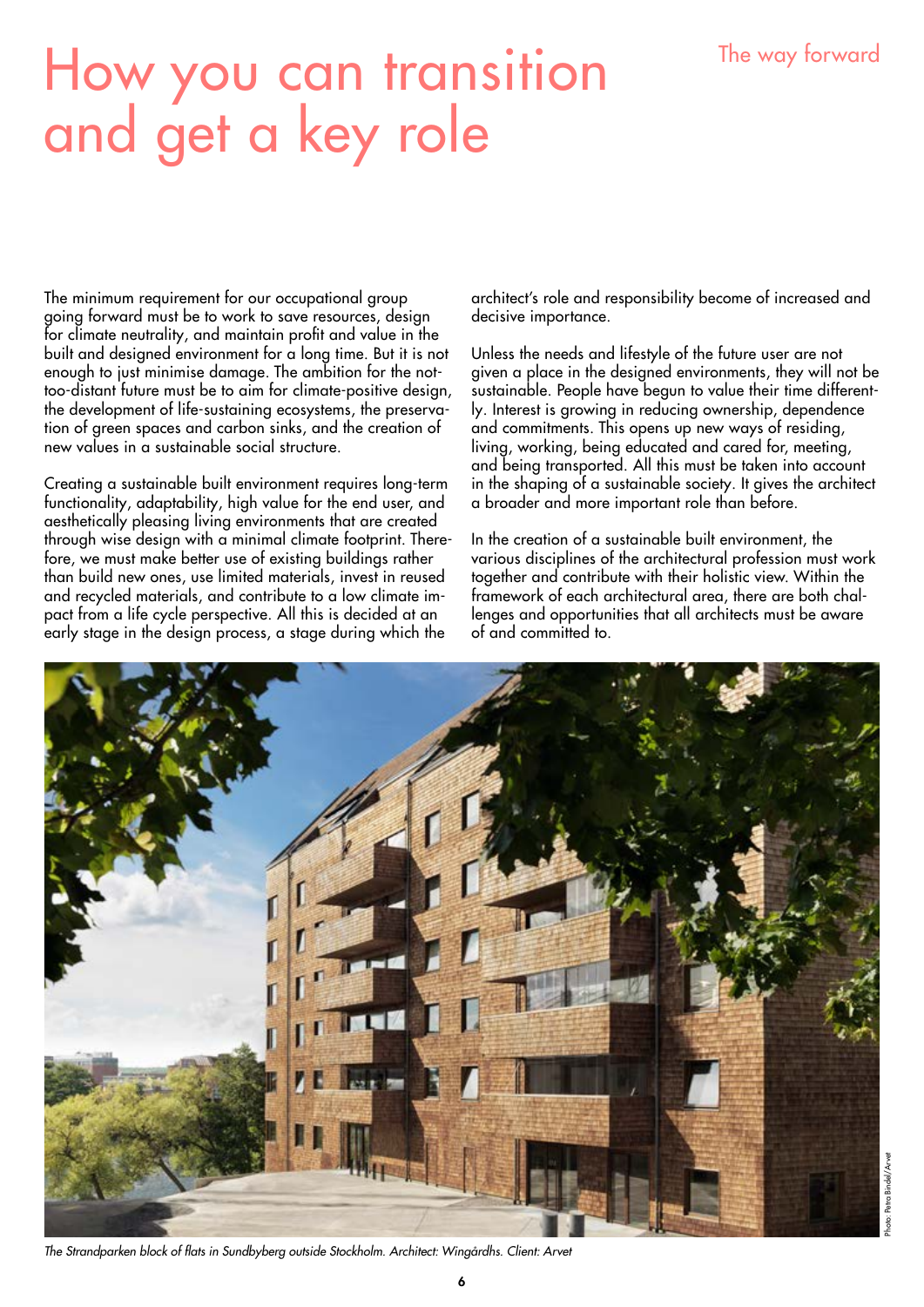## 'If we are to be able to comply with the new climate laws, we cannot use new builds to the same extent.'

We need to work more with existing buildings and structures, shared surfaces, green areas as carbon sinks, wood and recycled materials.

Creating ecologically sustainable models and solutions must permeate all activities in our built environment, especially within the framework of design, where functionality, choice of materials and durability are determined. A shift in approach, design methodology and thus also architecture and design is required.

It is a challenge but also a great opportunity for architects. By becoming part of the solution, architects can for the first time in almost 100 years take the opportunity to play a key role in a real paradigm shift and ensure a constant delivery of quality and value for decades.

## Emission-free design

The forthcoming legal requirement that builders constructing new buildings in Sweden must make climate declarations from 1 January 2022 is necessary but not sufficient. If we are to reverse the development, the entire industry must already now make even more comprehensive life cycle analyses of everything that is built and rebuilt – but also of everything that is planned, decorated and furnished. Life cycle calculations will need to be made to a much greater extent than what the forthcoming law states.

The competence and knowledge of life cycle analysis must increase in all parts of the buildning construction sector and the architectural profession. Despite widespread insights in the industry about what is required, despite pioneering projects, and despite the availability of open climate calculation tools and tutorials, not enough is happening to make substantial difference.

Here is an opportunity for architects to get in during the early stages when the crucial choices have to be made. This also applies to the design. Without knowledge and tools, the architect is ill-equipped when more and more decisions

that affect the design will be made early in the buildning construction process. Therefore, the architect needs to have knowledge about life cycle analysis and access to tools that make it possible to make life cycle calculations for design choices.

### Reuse more

Using recycled or reused materials and rebuilding existing environments can meet as high expectations of a functional, aesthetically pleasing, and modern environment as any new production. Recycled materials are a resource, an asset that will be used to a much greater extent in future buildning construction. But there are obstacles revolving about time and money.

Time often becomes a problem as there is a great deal of uncertainty built into the process when working with reusing, as access to materials or unexpected discoveries in an existing building can affect schedules. The linear way of planning, designing and building is partly put out of play. But there are great opportunities for architects to take greater responsibility than they traditionally have done, by using a flexible and iterative approach to lead processes where the end result cannot always be predicted. Most things today are still valued in money, and the notion that recycling and rebuilding often results in a more expensive end result is widespread. Rational, industrial buildning construction methods have pushed down project times and the need for manpower in traditional projects. Imports of cheap building materials from low-cost countries also have the same impact.

But when other values such as minimised climate impact and cultural-historical considerations come into play in the assessment and are priced, local production and anchoring will be valued higher. Many smaller scaled projects are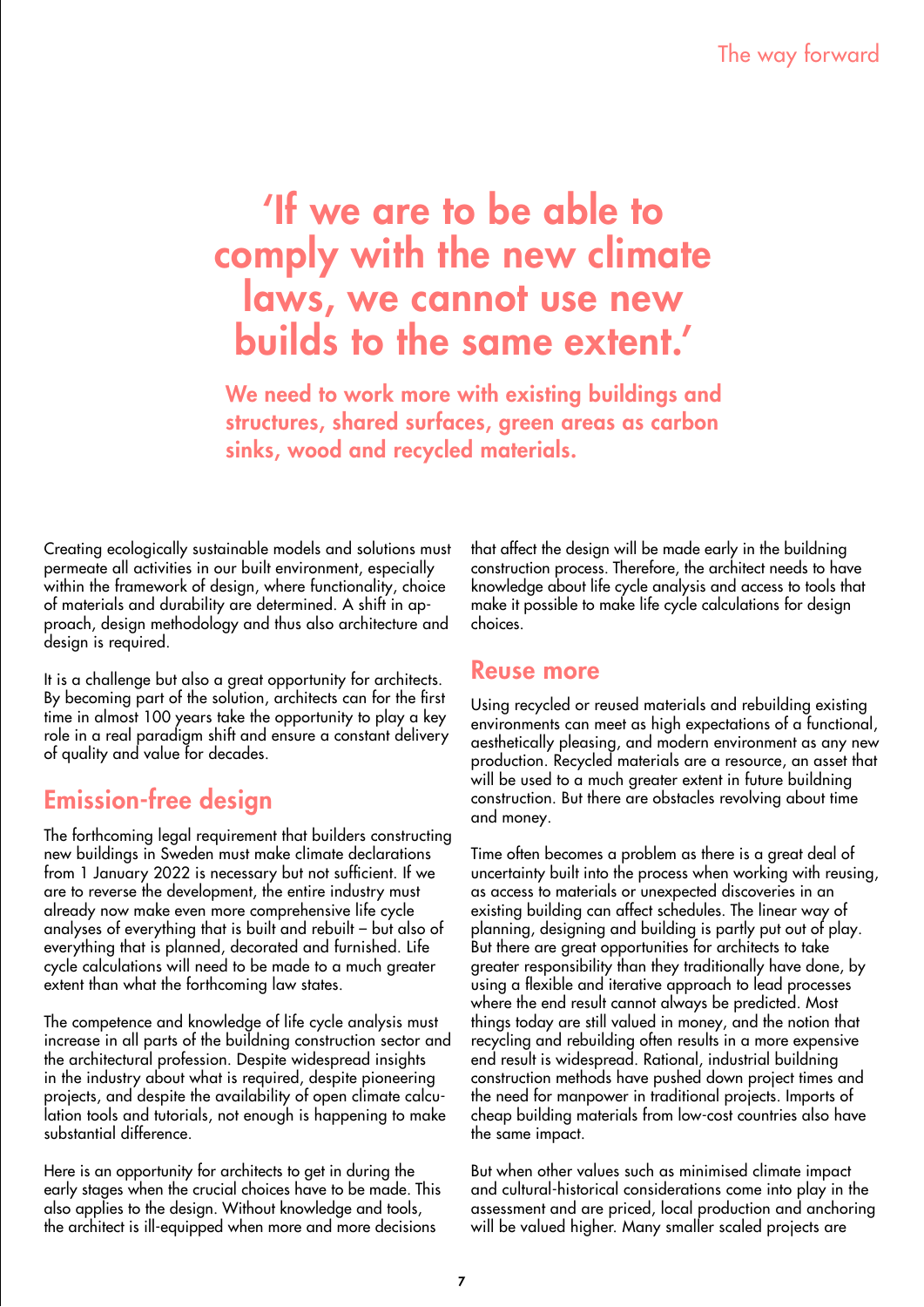

Photo: Pexels/Catherine Sheila

actually not becoming more expensive. But planning and buildning construction have had to be done in new ways, with greater uncertainty during the process.

### Take a bigger role in the buildning construction process

Sustainable buildning construction – based on people's need for quality of life, good health and economy with resources – places demands on increased space for the architectural design process. It is about how the built environment and green structure relate to the social and cultural context (people), to the carbon dioxide impact and ecosystems (the planet), and the long-term effects of this. In the early stages of a community's formation, it is decided whether the design will be sustainable or not, and what effect and what values the design can give to society, people and business (profit). Architectural design should create value on many levels: environmental, social, aesthetic, cultural and economic.

If the role of architects is to be strengthened and developed, our work must contribute to a reduced climate impact and environmental impact, while at the same time ensuring a high architectural quality in both the short and long term.

To succeed in this, architects must take a bigger role than they have traditionally had, considering how the early stages, the user's needs, and the design with materials and functionality are becoming increasingly crucial for sustainable choices. It is partly about deciding whether it is really necessary to build new at a time when other solutions and existing structures must be used to a greater extent. And it is partly about the stage where trade-offs between the preservation of green areas and new exploitation are decided. It can also be about weighing the wave of urbanisation against new lifestyle patterns that enable a more vibrant countryside.

Here, architects must also dare to take on greater responsibility and be able to generate and verify good examples with good effect and back it up with rhetoric, financial knowledge and evidence-based facts – and highlight the effect of forecasts, new exploitation, lifestyle changes and design. Architects should also convey knowledge to other parts of society about the importance of user focus, design and choice of materials for reduced climate impact – both in a short and long perspective.

## Drop the short-term deal

It will be expensive not to build sustainably – carbon dioxide emissions will be priced through new taxes and penalties. At the same time, new rules on sustainable financing, EU's so-called taxonomy, will mean that unverified sustainable projects are considered a higher risk and become more expensive and more difficult to finance. It automatically directs demand towards sustainable solutions. The transition from linear to circular business models means that we will see a different type of production- and operating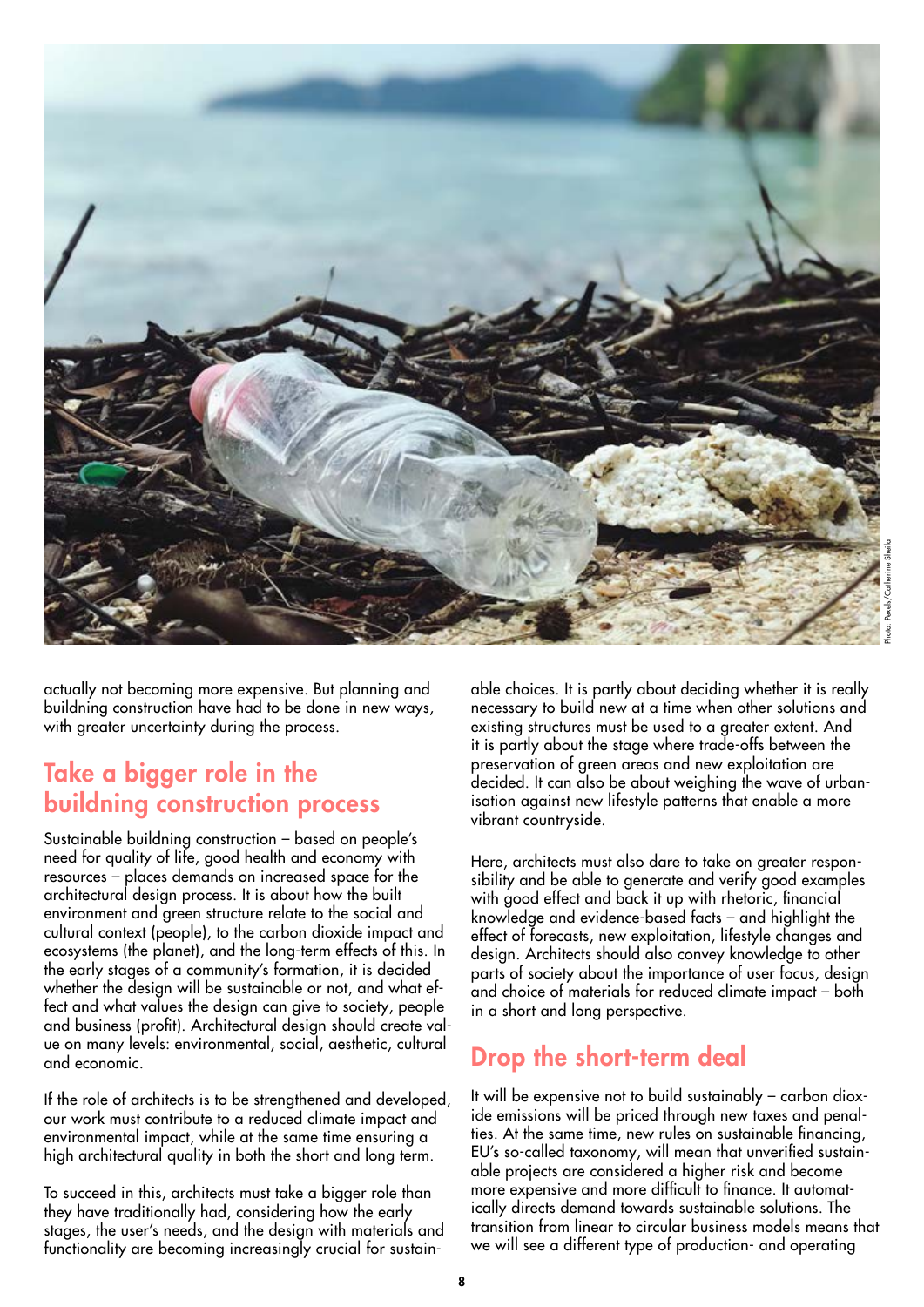cost calculations with new methods for how to calculate value, costs, profits and substantial assets. It also means that architects need to strengthen their knowledge in finance and also attach new information to project deliveries and design proposals.

In the transition the world is undergoing, what is not ecologically sustainable will be costly and in the long run constitute an economic risk. When laws and requirements make carbon dioxide emissions and environmental impact costly – in the form of taxes, fees, fines or non-payment of loans and insurance – sustainable design and long-term quality in design will not only be a direct value for humans and our planet, but also a really good deal.

Architects need to understand, demonstrate and motivate economic values in design, planning and buildning construction in a new way – both by clarifying visions and by delivering concrete figures, facts and data. As a key part of design decisions and life cycle analyses, architects need to be able to report, evaluate and make sustainability calculations on resource extraction and remaining resource or material availability early in the process. Architects must also provide data related to new types of financial calculations and projections.

A high quality in design and embodiment where people are in focus will be necessary for sustainable buildning construction and for the long-term economic value.

### Design for new needs

No design is sustainable unless it can grow, change, upgrade and adapt to human needs in a resource-efficient and climate-neutral way over time. Sustainable design generates very low climate impact and lasts a long time. It must also be able to be adapted and upgraded to changing needs in a simple way, and with a low climate impact, and finally be dismantled and reused.

It requires a greater focus on and knowledge of today's and tomorrow's users. The architect is the one who represents the needs of the often unknown user and translates these into their design. In the rapidly changing and global world in which we live, this means that architects must increase their knowledge of the value shifts and behavioural changes that are taking place more and more rapidly as a result of globalisation and digitalisation. Architects need to increase their knowledge of the lifestyle of the future. What do we

value in the future? What is success? How do we live? How do we work? How are we cared for? How are we educated?

The buildings, urban environments, green structures, and rural areas we design and plan for today must be able to solve both today's and tomorrow's changing human needs. Only then do they become sustainable and circular with minimal climate impact, minimal resource extraction, and generate minimal waste.

This is a fantastic opportunity for architects as it increases the opportunities for higher quality and increased focus on design and functionality. At the same time, it also captures the humanistic and social perspective that the architectural profession has traditionally held high but lost opportunities to influence during the linear and short-term buildning construction processes of recent decades.

#### THE INDUSTRY'S CLIMATE AND ENVIRONMENTAL IMPACT

The construction and real estate sector generates approximately one-fifth of Sweden's total greenhouse gas emissions. That is before including the extensive imports of construction products.

The construction and real estate sector also accounts for a significant part of society's other environmental impacts, such as emissions of sulphur dioxide, nitrogen oxides, environmental toxins and other environmental impacts. The sector's environmental impact from its waste is steadily increasing according to the National Board of Housing, Building and Planning's environmental indicators, and the industry accounts for almost a third of all of Sweden's waste production.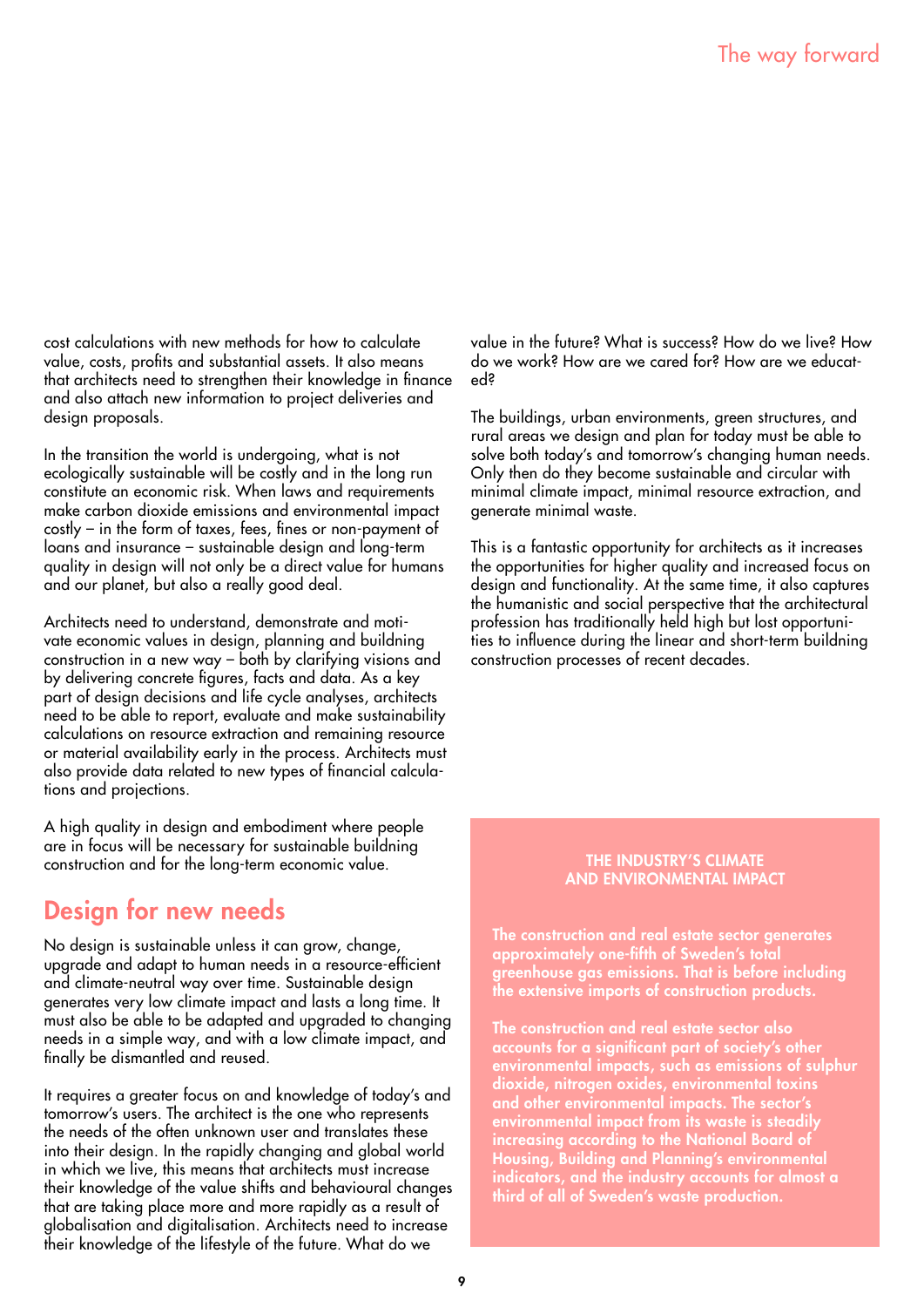## Action plan for architects

### The way forward

The architect's new and developed role is to lead a design process that must include the entire structure of society, from city via region and countryside, through spatial planning, urban planning, landscaping, house building and interior architecture. In all parts, the design process must be based on human needs, with nature's resources as a framework.

Below we list what is required for architects to be able to be strong drivers for an ecologically sustainable community building. We have based the list on the principle that everyone takes responsibility for their own business. The list is based on realistic goals and indicates what architectural firms and individual architects themselves can do and how they can best make a difference.

The action plan is based on the conclusions of Architects Sweden's sustainability council, the commitments found in the Architects Declare call and Sweden's Roadmap for fossil free competitiveness: the buildning construction and civil engineering sector.

## Architects design for low emissions

#### To achieve this, architects must:

- Include life cycle cost, full life cycle modelling, and postuse evaluation in the design work.
- Develop competence in life cycle analysis (LCA).
- Use LCA in the design process.
- Propose or prescribe, preferably at an early stage, resource-efficient solutions with a low climate impact from a life cycle perspective.
- Create efficient, flexible floor plans and demountable constructions to reduce the need for new material during rebuilding or maintenance.
- Create conditions in the design phase so that buildings and facilities can be climate-neutral in the use phase.
- Prescribe the most durable materials possible from a life cycle perspective.
- Create awareness of economic and environmental consequences caused by material flows and use of materials.
- Contribute with climate-positive functionality in their design by, among other things, creating carbon sinks, producing local energy, clean water and air, creating ecosystem services, and contributing to increased biodiversity.

#### To achieve this, the architectural offices must:

- Adopt regenerative principles that go beyond the standard for zero energy building in the design of architecture and urbanism.
- Develop competence in LCA among its employees.
- Provide tools or develop their digital design tools with LCA and Environmental Product Declaration (EPD).
- Provide technical expertise in life cycle analysis that complements and supports the architects.
- Contribute to the digitisation of the planning or construction process to support waste minimisation and resource-efficient production, logistics and material use.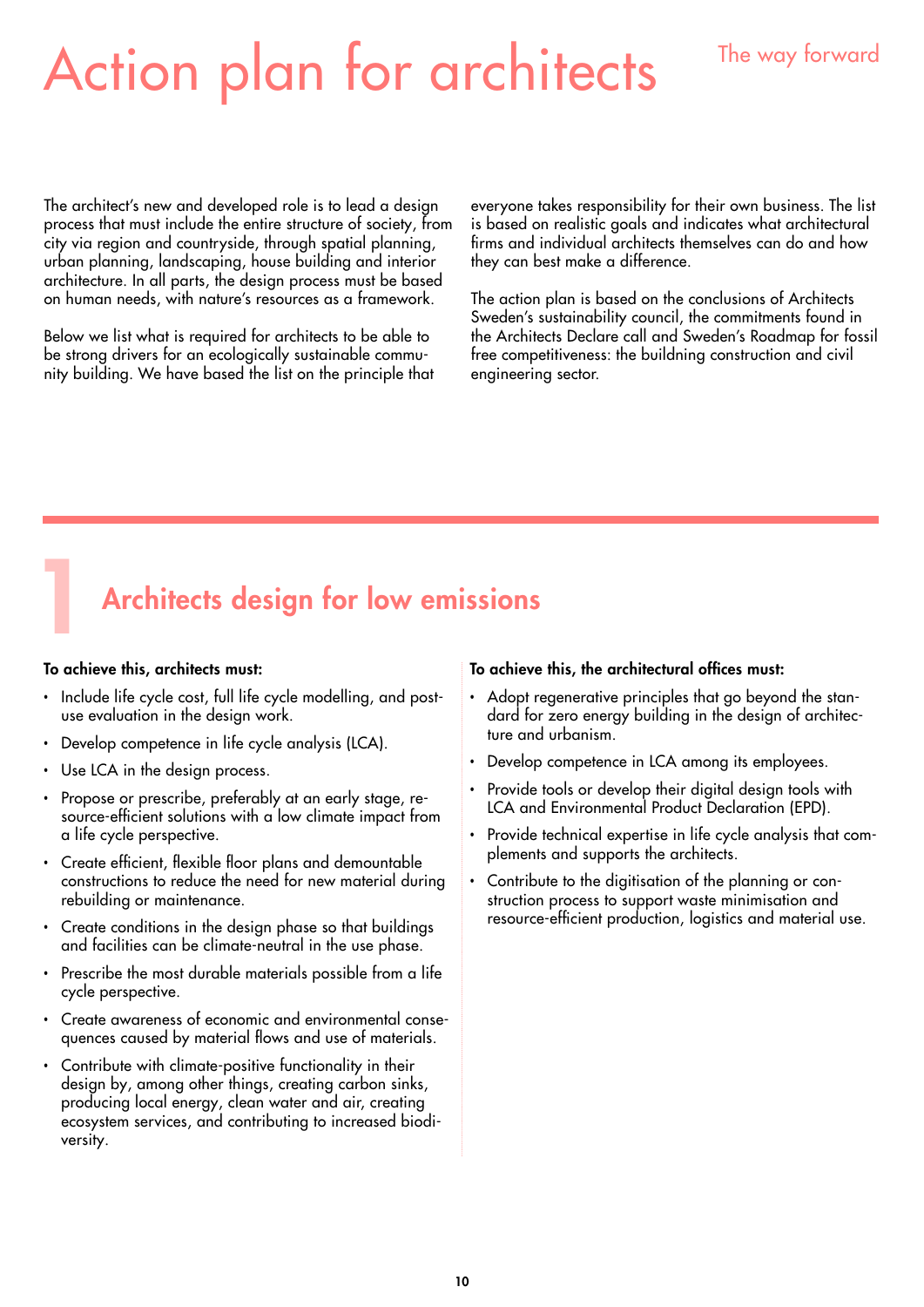## Architects design for circularity

#### To achieve this, architects must:

- Design buildings for material recycling and reuse by making materials and products demountable and able to be separated from each other.
- Collaborate with engineers, clients and customers (at an early stage) to continue reducing construction waste and material spillage.
- Visualise the options for the customer ('If you choose this, your CO2 emissions will be like this').
- Primarily upgrade existing buildings and extend their service life as a more carbon-dioxide-efficient alternative to demolition and new construction.
- Handle each existing building as a material bank and map out the materials and use the Byggvarubedömningen (Swedish for building product assessment) or similar.
- Minimise their prescribing of virgin materials and prescribe recycled buildings and materials.
- Apply the updated guidelines for resource and waste management during construction and demolition at an early stage.
- Primarily upgrade existing furnishings and extend their service life as a more carbon-dioxide-efficient alternative to demolition and new construction/new procurement.
- Handle each existing interior as a material bank and map out the materials.
- Minimise their prescribing of virgin materials and prescribes recycled furnishings and recycled materials.
- Primarily upgrade existing land development and extend its service life, as a more carbon-dioxide-efficient alternative to demolition and new construction/new acquisition.
- Manage each existing land facility as a materials bank and map out the materials.
- Minimise their prescribing of virgin materials and prescribe recycling of land and materials.

#### To achieve this, the architectural offices must:

- Offer climate-smart and circular design beyond what is required by law.
- Provide information on climate impact in tenders and quotations even without customer requirements to drive development on the market.
- Demonstrate long-term profitability with climate-smart solutions and become part of the new circular economy.
- Develop calculation tools to argue for long-term benefits with circular and climate-smart design.
- Make profitable business of climate-smart architecture: offer their customers more climate-smart and circular design and show in numbers how it pays off in the long run.

## **3** Architects design ecologically sustainable and resilient communities, places, landscapes and structures that can withstand climate disasters communities, places, landscapes and structures that can withstand climate disasters

#### To achieve this, architects must:

- Design robust, self-sufficient buildings, landscapes and communities.
- Start projects based on climate scenarios for the site.
- Perform climate calculations and quality assure decisions and use of land, water and green areas already in the planning and development phase.
- Be clear interpreters of future users' needs, behaviours, values and priorities since the necessity of a design that provides space for the user in the long term becomes decisive for the life cycle perspective of a building's lifespan and timeliness.
- Perform climate calculations for new developments already during the planning stage and make comparisons

with maintaining and upgrading all or parts of existing built environments.

- Analyse, evaluate and measure the long-term effect of early decisions.
- Assume long-term income, designs, values and resource impacts to secure the building, the city, the green structure or the interior as a long-term financial resource, material bank and source of income within both hard and soft economic values.
- Conduct dialogue on strategies for how increased sustainability can permeate the project from the planning stage to the finished building with clients, authorities, users and architects.
- Do business with climate-smart architecture and offer its customers more climate-smart and circular design and show in numbers how it pays off in the long run.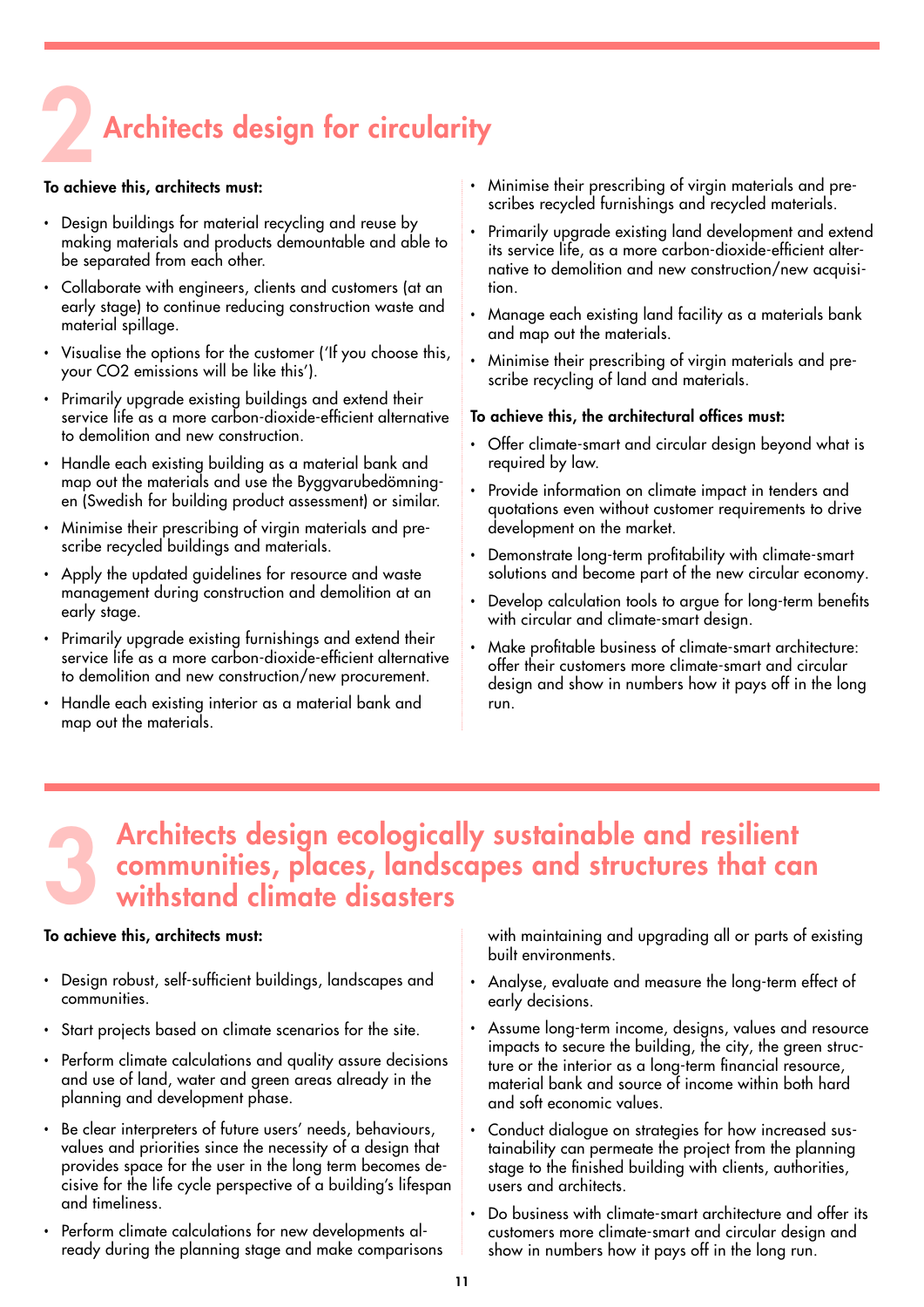## 4 Architects design services for ecosystems and green spaces

#### To achieve this, architects must:

- Develop parks, green areas and nature areas close to urban areas.
- Ensure ecosystem services in the built environment.
- Offer solutions with ecosystem services and choose green areas instead of hardened surfaces by routine.

## **5** Architects find new solutions for climate-smart and ecologi-<br>cally sustainable architecture through research and innovation cally sustainable architecture through research and innovation

#### To achieve this, the architectural offices must:

- Invest more in research and innovation, collaborate with the academy, and join Arkus (Swedish foundation for the promotion of research and development in architecture).
- Share knowledge and research on an open-source basis.

## Architects design climate-smart and ecologically sustainable architecture that is encouraged and realised

#### To achieve this, the architectural offices must:

• Use procurement forms or strategic collaborations that stimulate increased collaboration and dialogue between stakeholders throughout the value chain.

## Architects measure and limit the climate and environmental impact of their own operations

#### To achieve this, the architectural offices must:

- Set up its own climate goals and implement them throughout the business.
- Provide sustainability reports to declare and set goals for their climate impact.